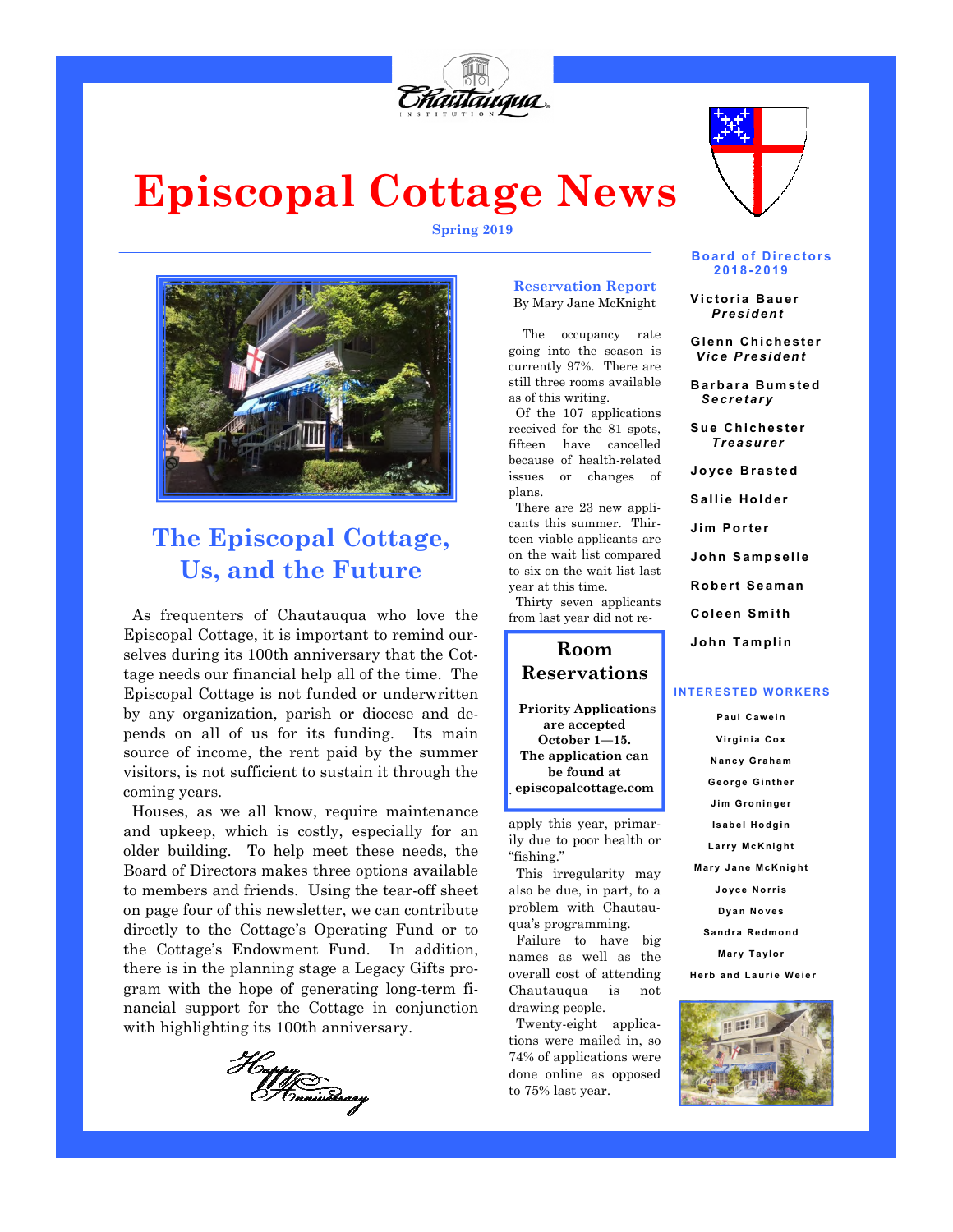#### **A Message from the President**



Dear Friends, Spring is the season of hope, promise and anticipation. As

winter jerkily

**Victoria Bauer**

takes its leave, we look forward to the awakening of gardens and trees. We shed our winter coats, boots, gloves and hats much like the trees dropping their leaves in the fall. As we clean up the mess left behind—leaves that didn't get raked up, branches brought down in heavy winds—we anticipate the "lazy, hazy, days of summer" and time being reinvigorated and nourished at Chautauqua.

 The Board and friends have just completed a productive weekend opening up the Cottage. Gardens were raked while decisions were made regarding some updates to the first floor. You will see a fresh look with laminate flooring on the porch and in the north end of the living room, which will provide expanded eating space. The rest of the living room will have fresh carpet.

 During our weekend the old boiler died, so we are replacing it. We will also be replacing the aging window air conditioners in the living room with a Mitsubishi unit that will handle Room one as well.

 At the Board meeting it was decided that the room rates for 2020 should be increased by \$25.00 per person. Life Memberships, which offer members an advantage in reserving their room of choice, will also be increased to \$200.00.

 This winter Larry and Mary Jane McKnight announced that they are retiring from Treasurer (Larry) and Registrar (Mary Jane). I certainly understand that after the many years they have devoted to the Cottage, they would like more time for family and travels. Fortunately we have capable Board members to assume their responsibilities. Hostess Judie Borden will be taking over the reservations while Sue Chichester and Rick Schultz will carry on the Treasurer duties. We will miss their talent and collective memory of Cottage history.

Sincerely, *Victoria Bauer* 

#### **Building and Grounds Schedules Improvements**  By Glenn Chichester

 On inspection of the Cottage and grounds this spring, there appeared to be no winter damage. Driveway stakes and tying up some of the vulnerable bushes seemed to work.

 Mayshark was unable to install the chimney cover last fall due to weather conditions. The chimney cover, however, will be installed this spring when the gutters are cleaned.

 The shower controls in room 3 will be replaced after chaplains mentioned to the host that the handle was hard to turn and the temperature was inconsistent. The shower sweep on the third floor will also be replaced. Hostess Judie Borden has requested that water resistant mattress covers be placed on all beds.

 Many of the window sashes do not have handles. Adding handles this spring will make installing the AC units much easier. Since the wood windows continue to be an ongoing issue, Earl Riggle will be consulted about the two main bathroom windows.



 Last fall there was a discussion about augmenting the kitchen's dining area by using the living room alcove for additional seating. If that is done, the fifteen-year old window AC units would have to be removed, which would also necessitate the replacement of the sashes. The original sashes were cut in half to make a more visually neat installation of the AC units. Even if no changes in dining are made, it would be wise to replace them with another AC/heating wall unit such as we installed in the hot apartment.

 Hostess Judie Borden has made some suggestions to improve kitchen function and storage. I will work with her when she arrives on June 1.

 No final decisions were made last fall about flooring changes. We will continue that discussion and view more flooring samples at the spring Board meeting.



#### **Treasurer's Report**  By Susan Chichester

 As of April, 2019, the Cottage is in sound financial condition. Year to date income and expenses are on track and consistent with our budget for the year. Cottage occupancy is currently at 97% for the 2019 season.

 As a correction to the 2019 Budget, Life Membership Transfer (Account #81000) was originally budgeted at \$600 and should be \$400 in keeping with the projected budget of \$400 Life Membership Income (Account #45500). As such, the Capital Improvement Transfer is changed from \$790.00 to \$990.00.

 A minor change to the Balance Sheet has been the transfer of the Endowment Fund Equity from the Unrestricted Net Assets Account (#32000) and reported as a separate line item (#30300).

 I am recommending that the room rates be increased \$10.00 per person as well as a possible raise to the Annual Membership and the Life Time Membership.

 After polling the Cottage Board electronically and with their authorization, the assets of the T. Rowe Price account were transferred from the all stock holdings to T. Rowe Price Personal Strategy Fund with investment in both stocks and bonds.

 I would like to thank the current finance committee, Larry McKnight, Rick Schultz, John Sampselle and Jim Smith, who have been helpful and productive.

 Lastly, no words can express my thanks and gratitude to Larry McKnight. He and Mary Jane have given so much love, time and energy to the Cottage.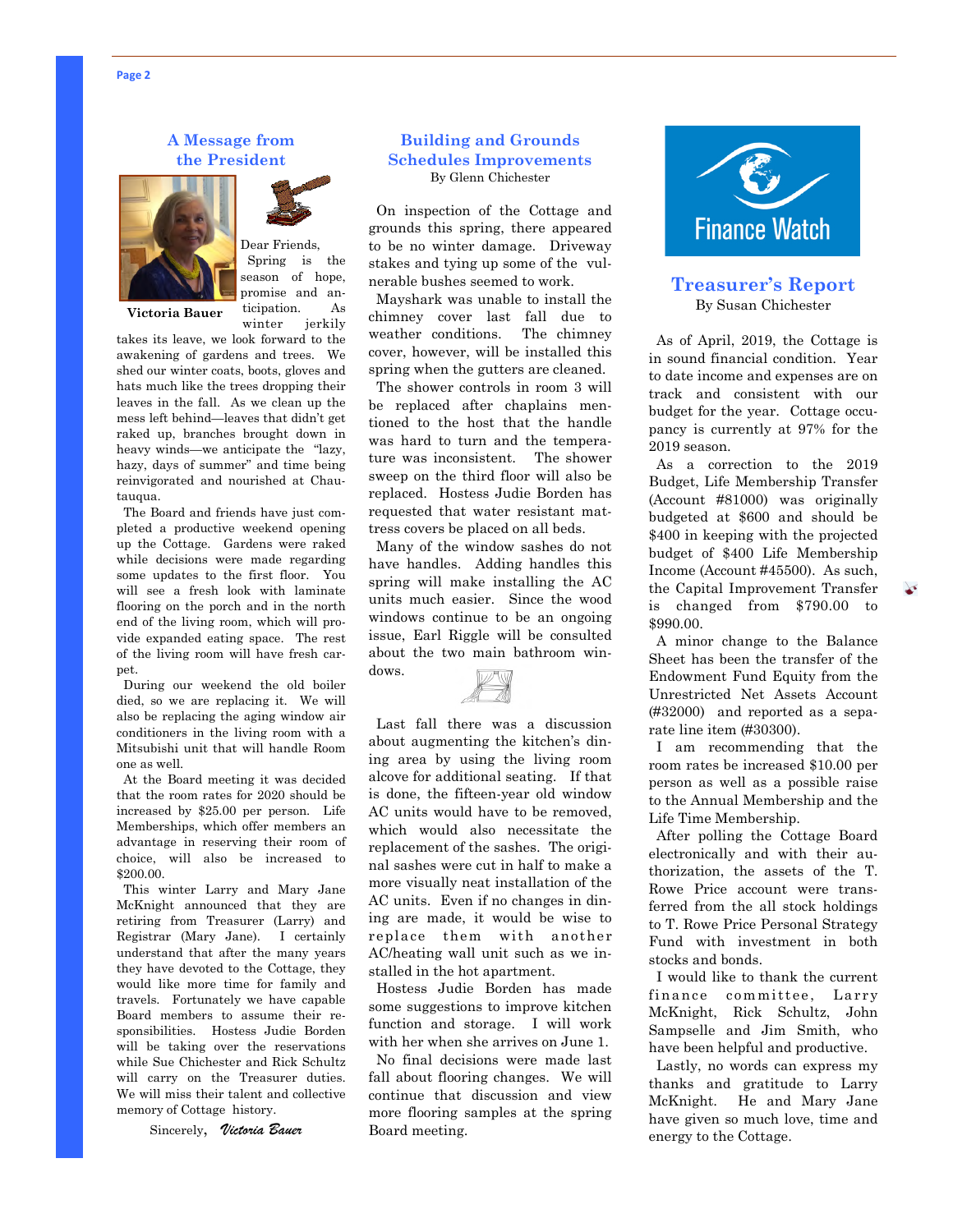# **Shop the Episcopal Cottage**

When you arrive for your stay at the Cottage this season, be sure to check out the Cottage merchandise available. You will find notepaper, bookmarks and postcards featuring the Cottage by local artists as well as Episcopal Cottage lanyards to hold your gate pass. New this season are pins with pictures of the Cottage.

# **Tuesday Socials Scheduled for 2019**



**Week 1**  St. Paul's, Mayville, NY **Week 2**  Emmanuel, Cory, PA **Week 3**  Trinity, Warren, PA **Week 4**  Trinity, Fredonia, NY **Week 5**  St. John's, Dunkirk, NY **Week 6**  St. Mathias, E. Aurora, NY **Week 7**  St. Mary's, Gowanda, NY **Week 8**  St. Peter's, Westfield, NY **Week 9**  Grace Church, Randolph, NY

 $\_$ **Nominating Committee Proposes Slate for 2019-20** 

**President** Glenn Chichester **Vice President** Jim Porter **Secretary** Barb Bumsted **Treasurer** Sue Chichester

**Nominees to the Board:**  Joyce Brasted Barb Bumsted Sue Chichester Sallie Holder



#### **You can make a wish come true for the Cottage**

- 1. White dining table with 4 chairs for the porch
- 2. New carpet for the living room
- 3. Vinyl plank flooring for the porch
- 4. Mitsubishi AC units for the Chaplain's room, the living room, and Room One.

Email Glenn Chichester at **gpchichester@yahoo.com**  for details.

#### \_\_\_\_\_\_\_\_\_\_\_\_\_\_\_\_\_\_\_\_\_\_\_\_\_\_\_\_ **Bricks Keep Coming**

Victoria Bauer reports that two more memorial bricks were ordered for installation this year. One was from the ladies of St. Paul's, Mayville, who host the first tea. The other was in honor of Bill Bauer. They will be installed by Mark Gulinski this spring.

 Victoria will be back in early June to plant the three urns and tidy up the gardens.

# **Development and Long-Range Planning Underway**

\_\_\_\_\_\_\_\_\_\_\_\_\_\_\_\_\_\_\_\_\_\_\_\_\_\_\_\_

By Coleen H. Smith

 In the Fall of 2018**,** the Annual Fund Raising letter was reintroduced and distributed using the Cottage's mailing list.

 The dollar amount received since the mailing of the letter is \$4,921.00 in donations to the Operating Fund and an additional \$1,100.00 to the Endowment Fund.

 The Committee also recommends an increase to \$20.00 for non-lifetime membership from the current \$10.00 and \$200.00 for lifetime membership per person from the current \$100.00



# **Episcopal Chaplains Named for 2019 Season**

#### **Week One**

The Rev. Georgene Conner St. Alban's Church St. Petersburg Beach, FL

#### **Week Two**

The Rev. Tim Johnson St. Andrew's Church College Park, MD

#### **Week Three**

The Rt. Rev. Sean Rowe Bishop of North Western PA and Western NY

#### **Week Four**

The Rev. Paulette Magnuson Retired Supply Priest Diocese of Texas

#### **Week Five**

The Rev. David Cobb School of Theology, Sewanee. Interim at Christ Church Chattanooga, TN

#### **Week Six**

The Rt. Rev. Eugene Sutton Bishop of the Diocese of MD.

#### **Week Seven**

The Rev. William Wells, Jr. EFM Leader Diocese of Virginia

#### **Week Eight**

The Rev. Jay Geisler St. Peter's Church Brentwood, PA

#### **Week Nine**

The Rev. Joanne Epply-Schmidt Trinity Church Princeton, NJ